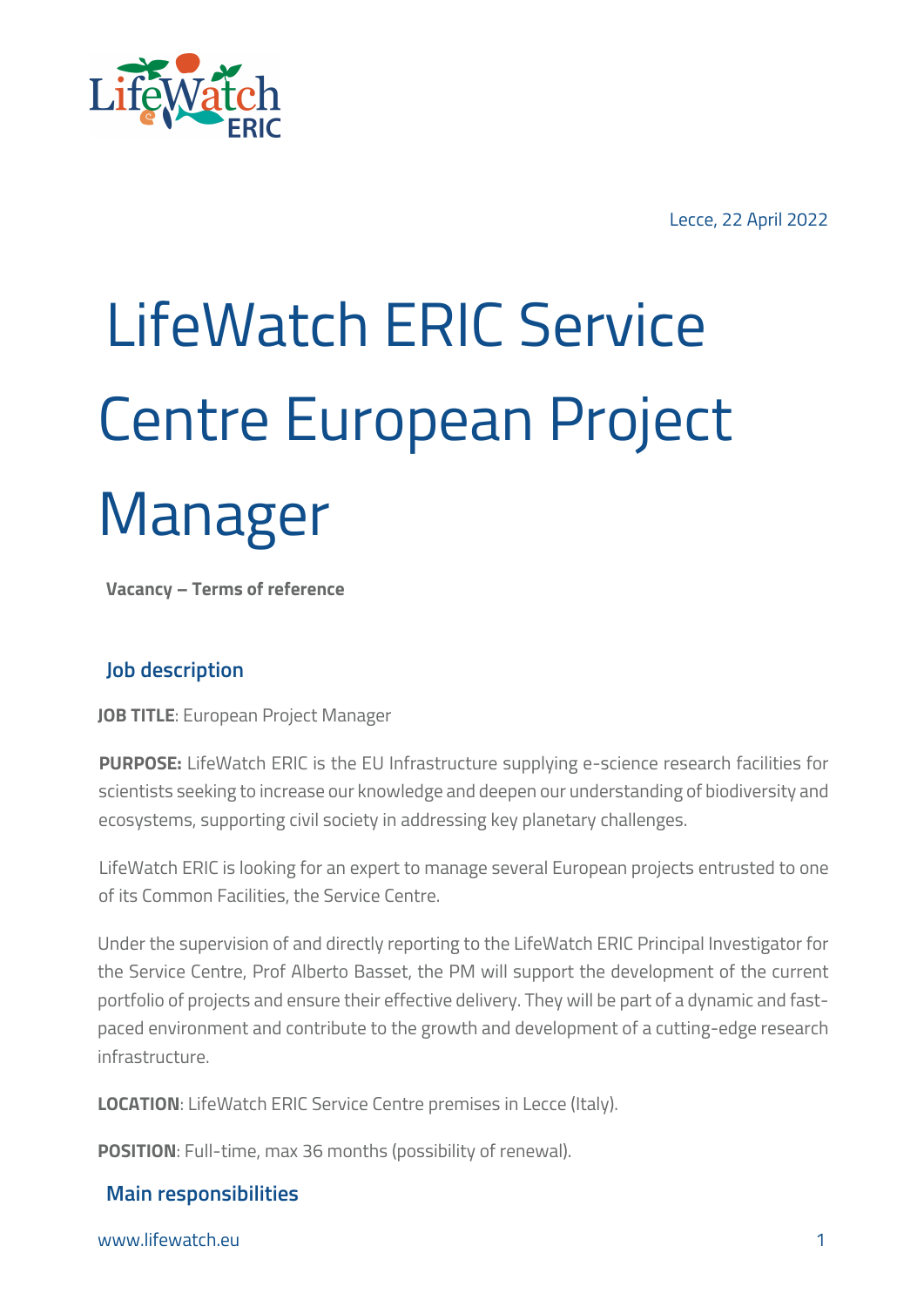

I. S/he will be responsible for managing all project-related activities involving the LifeWatch ERIC Service Centre, in accordance with the agreed data management methodologies;

II. S/he will liaise with the Statutory Seat Office and LifeWatch ERIC Principal Investigators on obligations, deliverables and budget concerning the Service Centre's contribution;

III. S/he will be the primary point of contact between the Service Centre and project partners, and will ensure appropriate communication between the entire project team and stakeholders to guarantee the successful completion of the projects;

IV. S/he will be managing the day-to-day progress of the projects involving the Service Centre, from planning through deployment;

V. S/he will be responsible for updating and archiving all project documents pertaining to the Service Centre, and track related deliverables using appropriate tools;

VI. S/he will monitor deadlines and report on the status of the projects to all stakeholders.

## **The ideal candidate should meet the following requirements**

- **Higher university degree or equivalent qualifications either ICT or Environmental Sciences;** PhD in the fields of ICT or Environmental Sciences;
- **Relevant previous professional experience of at least 3 years as project manager or officer** in international organisations and/or in research infrastructures and/or in large European/international projects, with particular reference to Horizon 2020;
- § Demonstrated organisational, problem solving and critical thinking skills;
- Keen on working in a team and organising/coordinating teams, as well as working to tight deadlines, in international environment and multi-language contexts;